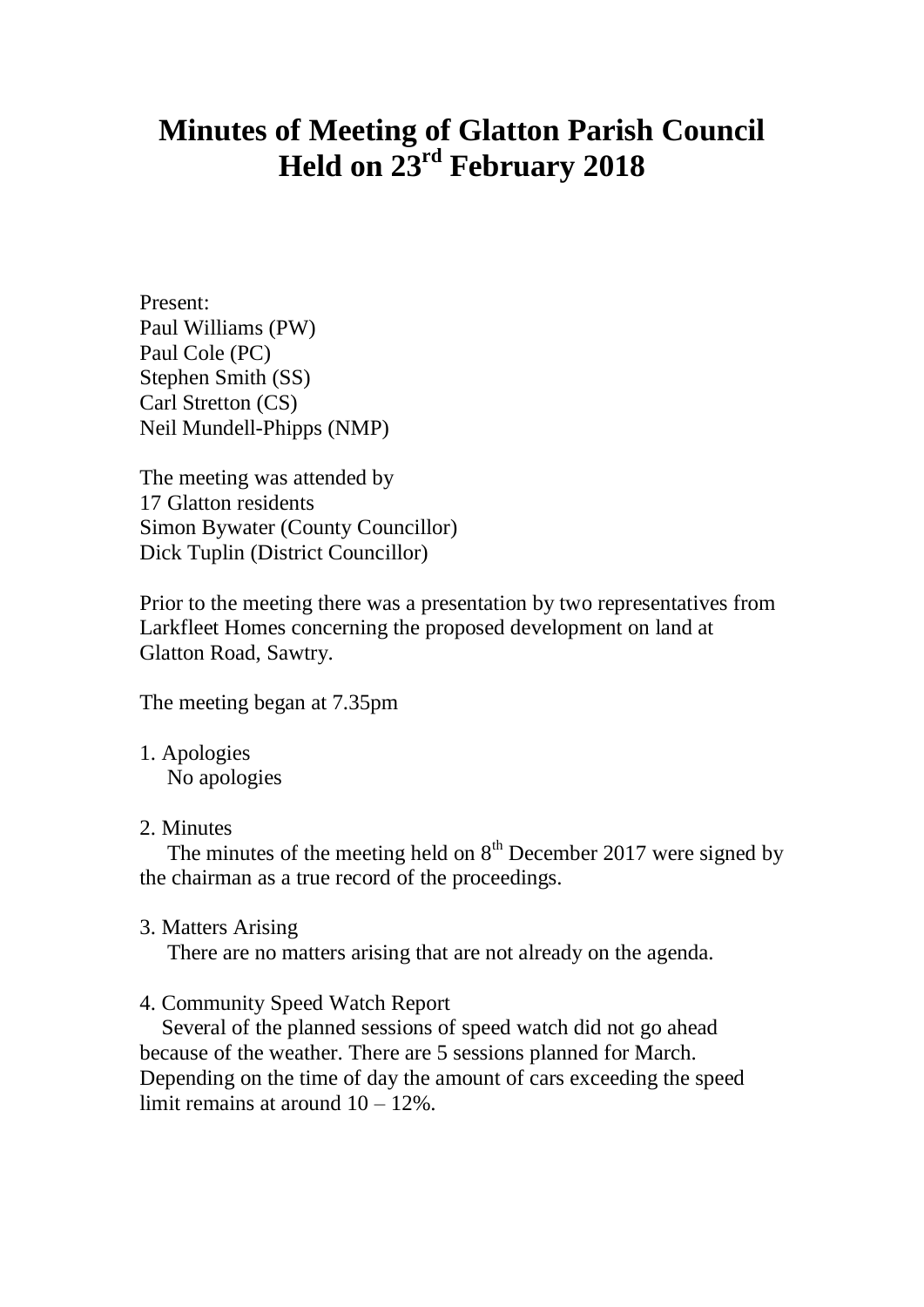### 5. LHI Bid

 A bid has been submitted for white verge gates at the four entrances to Glatton. The exact measurement and location of any potential gates has been considered as there had been some concerns. The bid was presented at the beginning of February and the result of whether funding has been granted is expected in mid March.

### 6. Planning

 i) Tea Kettle Barn - development of agricultural building as a dwelling. Unanimous recommendation of acceptance with no objections. Developing a building that has fallen into a state of disrepair.

 ii) Church Cottage – Internal development on barn at the rear of Church Cottage. Unanimous acceptance of this proposal with no objections. The work is all internal and will not affect the external appearance of the building.

- iii) Tree Application Ref 18/00280/TREE at School House, Church Rd Unanimous acceptance of this proposal.
- iv) Tree Application Ref 18/00294/TREE at The Grange, Infield Rd Unanimous acceptance of this proposal.

### 7. Hedgehog Report

 A funding request has been submitted to the Peterborough and District Biodiversity Fund, for funds to purchase 25 hedgehog houses/hibernation boxes, and a trail cam to monitor the boxes. A decision is expected mid March. Shepreth Hedgehog Hospital will be visiting Glatton at the beginning of March to assess Glatton as a release site. Hoping to organise a youth team to lead the project. There will also be an interactive map set up to monitor the hedgehogs via the trail cam. The aim is to increase hedgehog numbers in the area.

8. District and Town/Parish Council Elections

The elections will take place on  $3<sup>rd</sup>$  May. The clerk has the nomination packs which will be given to all the current councillors. If anyone is interested in becoming a Parish Councillor a nomination pack is available from the clerk and this will be advertised on the web site. The deadline for nominations is 4pm on Friday  $6<sup>th</sup>$  April.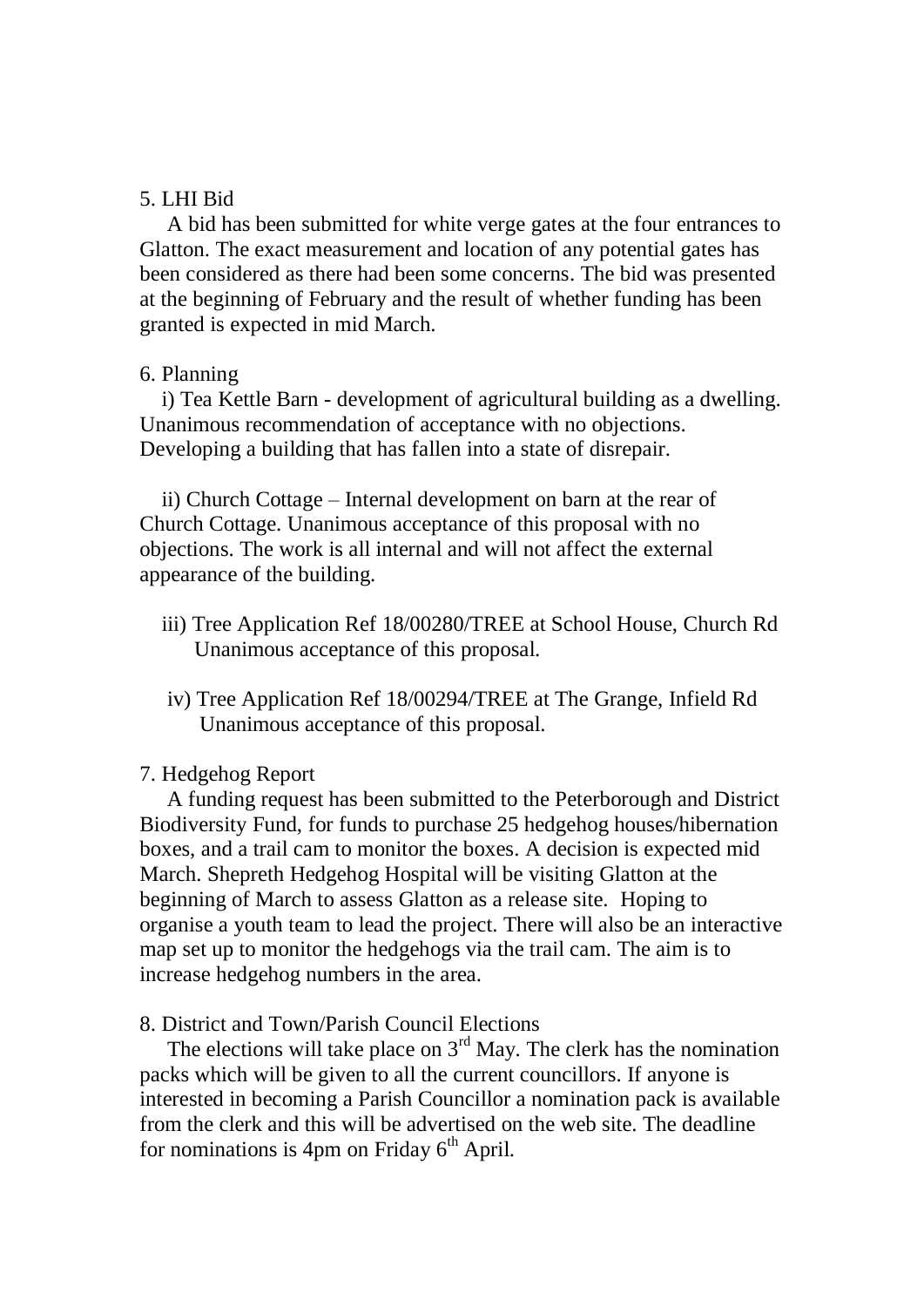## 9. Finance Report

 The balance in the current account is £841.13 and the balance in the Business Reserve account is £8,098.70. We are still waiting for an invoice for the defibrillator training, and also an invoice from Cambridgeshire Highways for the horse signs. The budget for 2018-2019 is £6,758.25, which includes £760 in the event of a contested election and £2,400 contribution towards white gates.

## 10. Precept

 The precept of £4,000 has been approved and it equates to a band D charge of £30.77. The precept will be paid on  $30<sup>th</sup>$  April.

## 11. Correspondence

 Letter from Connecting Cambridgeshire regarding a meeting to be held in Stilton Primary school on  $21<sup>st</sup>$  March at 7pm. It is an opportunity to highlight poor broadband/ mobile phone coverage in the area. It will be advertised on the web site and if you would like to attend please e mail Tim Alban or Simon Bywater.

# Open Meeting

The meeting was opened for those in attendance to raise any matters of concern.

i) Street lighting on the intersection of Sawtry Road and Infield Road. This would not be popular with the entire village and is also very expensive so currently beyond the means of the Parish Council.

ii) The District Council have had their budget meeting and the increase on the contribution to the District Council on the council tax is 2% which equates to approximately £5.00 per annum.

# iii) Glatton Hall

 Berkley Care Homes have held a consultation meeting and are proposing to demolish the current house and build a purpose built care home with 70 beds. The planning application has not yet been received. Issues that arose from the consultation meeting:

a) Parking – There is not enough car parking provision with only 17 car parking spaces for the 70 bed home. Although Berkley have said that staff will have the use of a shuttle mini bus there is likely to be parking issues which will result in overflow cars parking in front of the village hall and around the village.